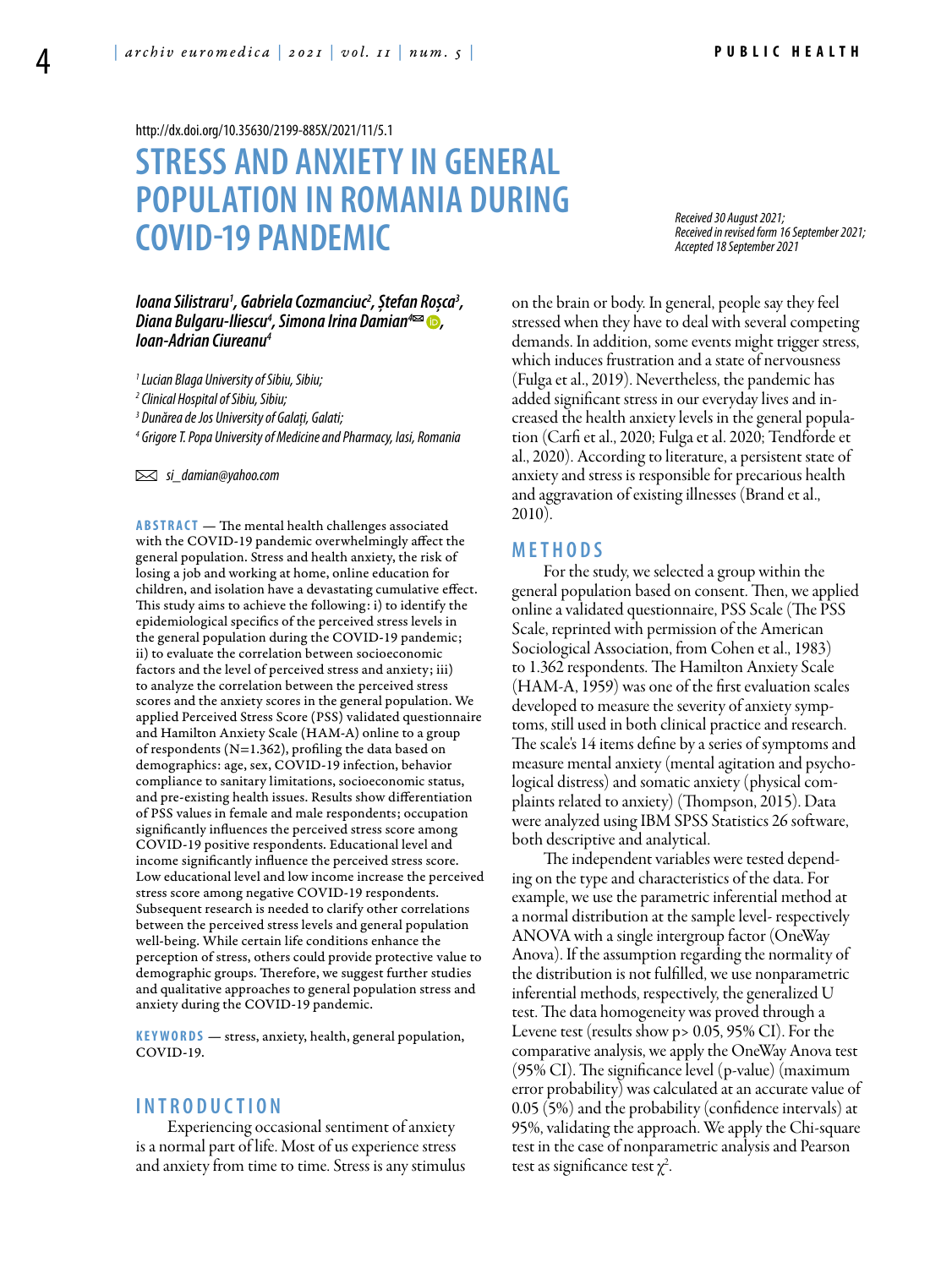#### **RES U LTS**

The demographic analysis indicates an increased frequency of female respondents, 85.02% women and 14.98% men. The study group presents a normal distribution of respondents in terms of age; the maximum frequency of cases corresponds to the age group 41–50 years (35.17%). Age in the study group showed maximum values of 84 years and a minimum of 18 years, 75% of cases with values greater than 38 years, of which 25% were older than 53 years. Socioeconomic aspects can significantly impact stress levels and anxiety, significantly interfere with lifestyle (smoking, alcohol consumption), and have substantial health implications.Regarding the status of COVID-19 infections, out of the 1,362 respondents, 15.42% were infected with SARS-CoV-2, and 84.58% were not infected. For 210 COVID-19 positive respondents (age range from 21 to 72 years), the mean age was 43.60 years (standard deviation = 10.18), registering a slightly higher average value for rural male respondents (50.50 vs. 42.34 years). For COVID-19 negative respondents (1.152), the age ranged from 18 to 84 years; the mean age was 45.79 years (standard deviation  $= 10.97$ ), with no significant differences between the mean values. the comparison of the two categories of respondents, the mean age was significantly higher in COVID-19 negative respondents (45.79 vs. 43.60 years;  $p = 0.959$ )

Respondents infected with SARS-CoV-2 accounted for 15.42% of the total respondents, with the following epidemiological characteristics: 83.3% were female, respectively 16.67% male, of which 97.41% were under 65 years of age; respondents are mainly urban in 86.67% of cases and 13.33% of rural origin. Conversely, respondents not infected with SARS-CoV-2 accounted for 84.58% of the total respondents, with the following epidemiological characteristics: 85.33% were female, respectively 14.67% male, of which 94.97% were under 65 years of age; respondents are mainly urban in 86.55% of cases and 13.45% of rural provenience.

One aspect relevant to the study was observing sanitary regulations of isolation upon infection and general lockdown rules. In this regard, the data obtained within the COVID-19 positive group show that 15.42% of COVID-19 positive respondents observed the 14 days self-isolation rule. On the other hand, data collected from the 84.58% negative COVID-19 respondents regarding the ten-day selfisolation rule in case of contact with a confirmed case show that only 63.80% of the COVID-19 respondents followed the isolated stay recommendations. In both the positive and negative COVID-19 groups, we identified homogeneity between sexes, backgrounds, and age variables related to the behavior on isolation

recommendations. COVID-19 positive respondents, who did not follow the quarantine/isolation recommendations, represent 36.19% of the total number of infected respondents: 6.67% men and 29.52% women; 35.71% under 65 years of age and 0.48% over 65 years of age; 30.48% urban patients and 5.71% rural provenience. Among the COVID-19 positive respondents, 31.60% stated that they had deaths in the family or acquaintances caused by SARS-CoV-2, respectively 31.59% of the COVID-19 negative respondents.

With regards to identified stress values, the stress score (PSS scale) vs. the sex of the patients indicated the presence of a significant association ( $\chi^2$  = 71.20, p << 0.008, 95% CI between the sex of the respondents and the perceived stress score. The female population (39,52%) presents higher scores of perceived stress (PSS 29–37) compared to 7,14% of the male population within the same range of high score, and 33,33% of female respondents reported a very high-stress score (PSS > 38), compared to 6,67% of male respondents.

The mean values of the perceived stress score in female respondents (35.35  $\pm$  5.87) is slightly higher than that of male respondents  $(35.02 \pm 6.13)$  among COVID-19 positive respondents.Respectively, in COVID-19 negative respondents, the mean values of the perceived stress score in female respondents (24.75  $\pm$  6.62) are significantly higher than those in male respondents  $(22.00 \pm 6.80)$ . The values in both groups were homogeneous (FLevene =  $0.12$ ,  $p = 0.72$  vs FLevene =  $0.16$ , p =  $0.68$ )

HAM-A scores show a higher level of anxiety for 47,14% of female respondents with SARS-COV-2 infection, while 8,57% of male respondents present similar scores. Conversely, anxiety levels decreased for respondents who had no infection — 28,73% of the female respondents and 3,81% of male respondents fit the higher level anxiety category.

#### **DISC U SSION**

Higher values of perceived stress score are associated with higher levels of stress and indicate a higher likelihood of interfering with issues such as lifestyle challenges, such as compliance to sanitary regulations during the COVID-19 pandemic. In addition, higher scores in PSS are associated with an increased vulnerability to compromised health, especially if additional stressors are present (loss of a job, end of a relationship, death of a loved one). Finally, higher scores are also associated with increased exposure to stress-induced and psychosomatic diseases.

Anxiety, on the other hand, is either a fear or a sentiment of worry. Anxiety disorders include pathologies, which have typical characteristics of excessive fear and anxiety and associated behavioral disorders. Fear